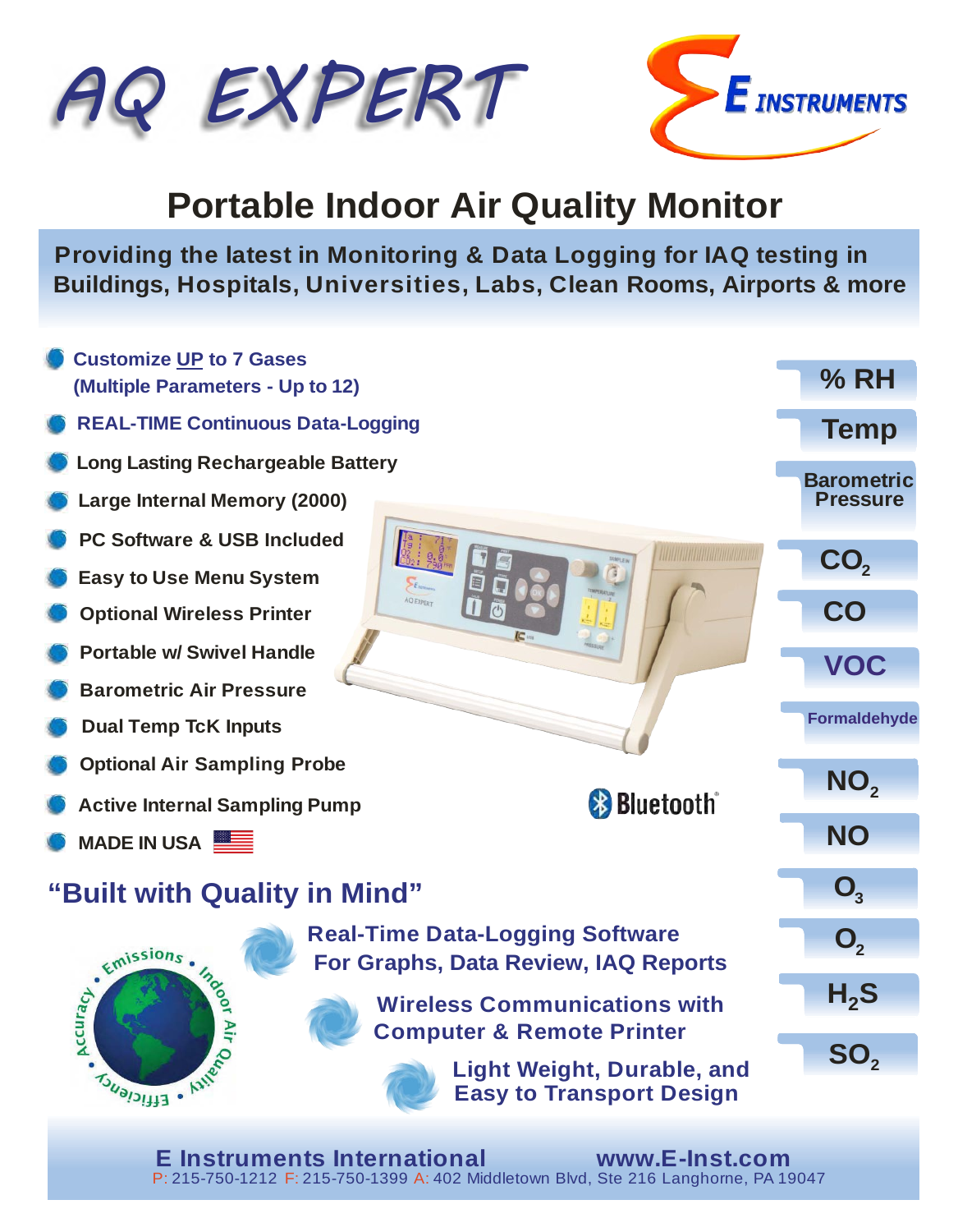



**Applications**



**CO2, CO, % RH, Temp, TVOC's, O2, NO, NO2, O3, CH2O, SO2, H2S, Barometric Pressure**

#### **Features**



P: 215-750-1212 F: 215-750-1399 A: 402 Middletown Blvd, Ste 216 Langhorne, PA 19047 **E Instruments International www.E-Inst.com**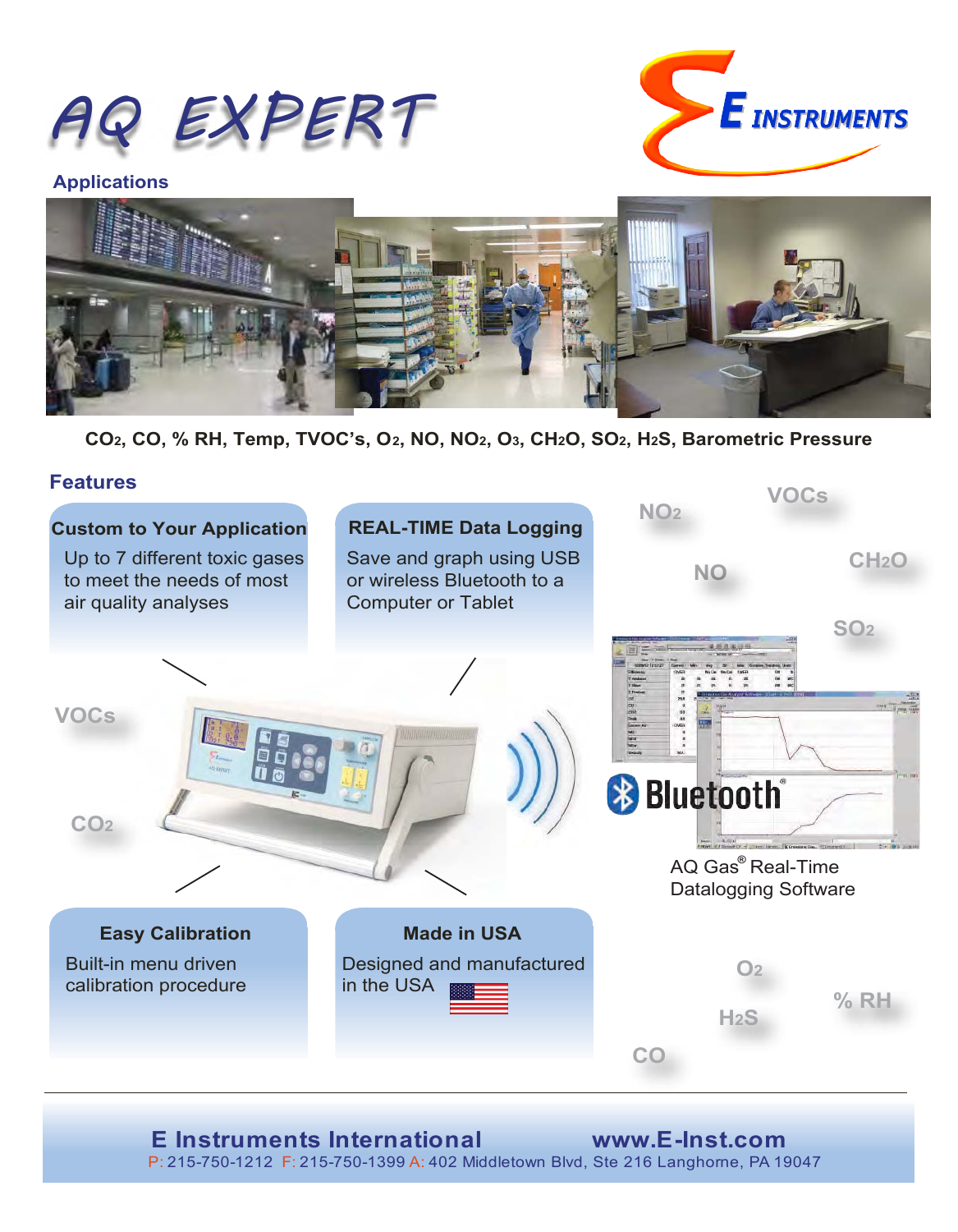



## **Specifications**

| <b>Parameter</b>                                | <b>Sensor</b>                        | <b>Range</b>                                      | Res.                                               | <b>Accuracy</b>                                             |
|-------------------------------------------------|--------------------------------------|---------------------------------------------------|----------------------------------------------------|-------------------------------------------------------------|
| CO <sub>2</sub>                                 | <b>NDIR</b>                          | $0 - 5,000$ ppm                                   | 1 ppm                                              | $±2\%$ of rdg. $±10$ ppm                                    |
| CO <sub>2</sub>                                 | <b>NDIR</b>                          | $0 - 20%$                                         | 0.1%                                               | ±3% of rdg.                                                 |
| <b>CO</b>                                       | Electrochemical                      | $0 - 200$ ppm                                     | $0.1$ ppm                                          | $±4\%$ of rdg. $±0.5$ ppm                                   |
| % RH                                            | Thin Film Capacitive                 | 5 - 95% RH                                        | 0.1% RH                                            | ±2% RH                                                      |
| <b>Ambient</b><br><b>Temperature</b>            | Pt100                                | $-40 - 257$ °F<br>$(-40 - 125^{\circ}C)$          | $0.1^{\circ}$ C/F                                  | ±2°F (32-140°F)<br>$(\pm 0.4^{\circ}C$ [0-60 $^{\circ}C$ ]) |
| <b>VOCs</b>                                     | <b>PID</b>                           | $0 - 20,000$ ppb<br>$(0 - 46,000 \text{ µg/m}^3)$ | 1 ppb<br>$(1 \mu g/m^3)$                           | $±10\%$ of rdg. $±20$ ppb                                   |
| <b>VOCs</b>                                     | <b>PID</b>                           | $0 - 200$ ppm<br>$(0 - 460$ mg/m <sup>3</sup> )   | 1 ppm<br>$(1 \text{ mg/m}^3)$                      | $±10%$ of rdg. $±2$ ppm                                     |
| $\mathbf{O}_{2}$                                | Electrochemical                      | $0 - 25%$                                         | 0.1%                                               | $±0.1\%$ vol rdg.                                           |
| Ozone $(O_3)$                                   | Electrochemical                      | $0 - 5$ ppm                                       | 1 ppb                                              |                                                             |
| H <sub>2</sub> S <sup>1</sup>                   | Electrochemical                      | $0 - 100$ ppm                                     | 1 ppm                                              | $\pm 4\%$ of rdg. $\pm 0.5$ ppm                             |
| $CH_2O^{23}$                                    | Electrochemical                      | $0 - 10,000$ ppb                                  | 1 ppb                                              | $±5\%$ of rdg. $±50$ ppb                                    |
| NO <sup>1</sup>                                 | Electrochemical                      | $0 - 250$ ppm                                     | $0.1$ ppm                                          | $±4\%$ of rdg. $±0.5$ ppm                                   |
| NO <sub>2</sub>                                 | Electrochemical                      | $0 - 20$ ppm                                      | $0.1$ ppm                                          | $±4\%$ of rdg. $±0.5$ ppm                                   |
| $SO_2$                                          | Electrochemical                      | $0 - 20$ ppm                                      | $0.1$ ppm                                          | $±4\%$ of rdg. $±0.5$ ppm                                   |
| <b>Barometric</b><br><b>Pressure</b>            | <b>Solid State</b>                   | 260 - 1260 mbar                                   | 1 mbar                                             | $±2$ mbar                                                   |
| <b>Differential</b><br><b>Pressure</b>          | <b>Bridge</b>                        | ±40.0 inH <sub>2</sub> O<br>$(\pm 100$ mbar)      | $0.1$ in H <sub>2</sub> O<br>$(0.25 \text{ mbar})$ | $±1\%$ of rdg.                                              |
| <b>Temperature</b><br><b>Type K T1 &amp; T2</b> | Tc K                                 | $0 - 2000$ °F<br>$(0 - 1100^{\circ}C)$            | $1^{\circ}$ C/F                                    | $±2\%$ of rdg.                                              |
| <b>Air Velocity</b>                             | Calculated                           | $0 - 300$ ft/sec                                  | 1 ft/sec                                           |                                                             |
|                                                 | <b>Electromagnetic compatibility</b> | EN 61326-1, Portable Equipment                    |                                                    |                                                             |

1. Other Ranges are Available Upon Request 2. Accuracy Based on Laboratory Conditions 3. This sensor may have interference from H<sub>2</sub>, CO, H<sub>2</sub>S and other reducing gases such as alcohols



# **E Instruments International www.E-Inst.com**

P: 215-750-1212 F: 215-750-1399 A: 402 Middletown Blvd, Ste 216 Langhorne, PA 19047